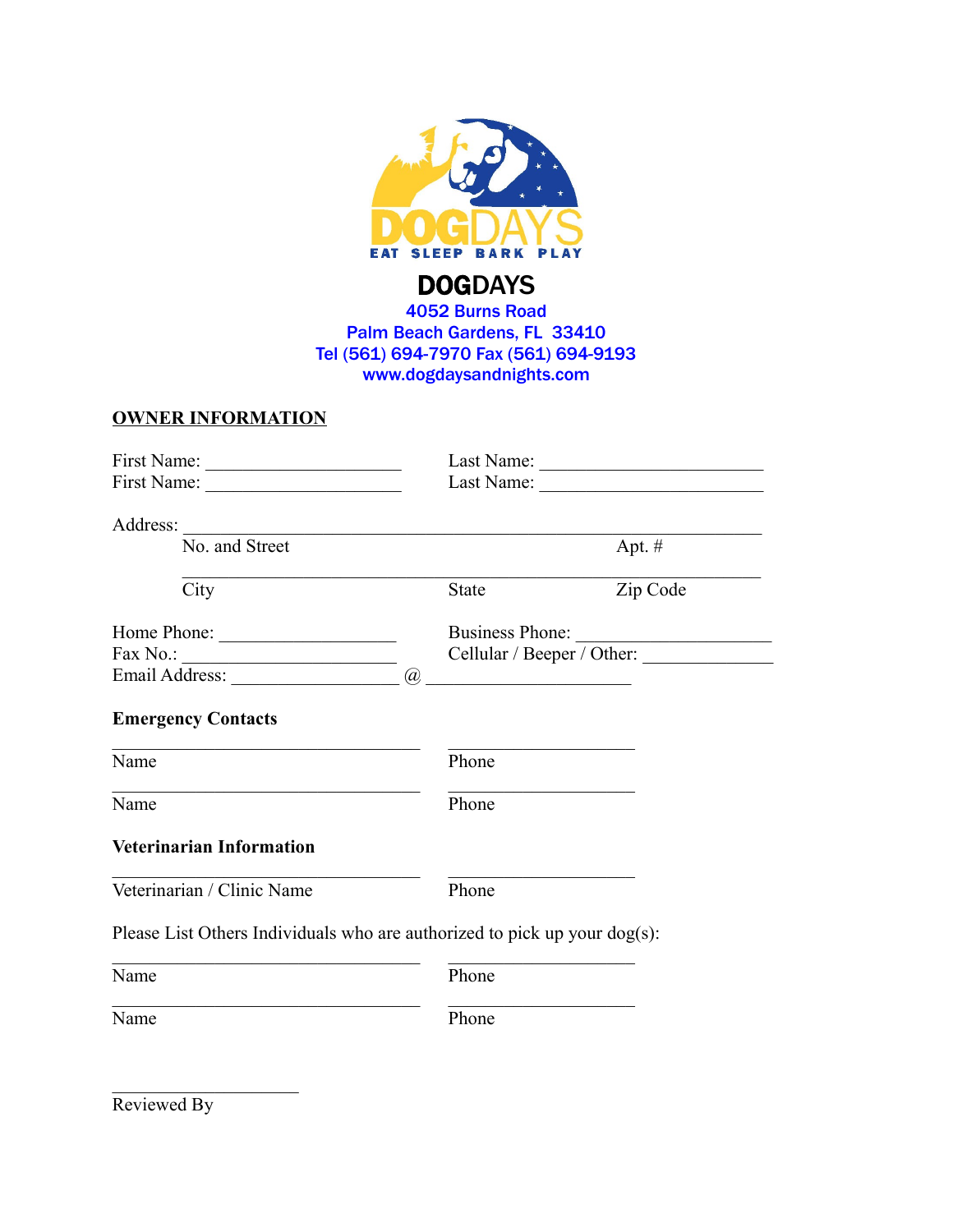# **DOG INFORMATION**

| Dog Name: | Date of Birth:               |
|-----------|------------------------------|
| Breed:    | Color:                       |
| Gender:   | Neutered / Spayed: YES<br>NО |
| Weight:   |                              |
|           |                              |

## **Health Information**

| Please list vaccination expiration dates:                                                                                                                       | Rabies (and tag #): $\_\_\_\_\_\_\_\_\_\_\_\_\_\_\_\_\_\_\_\_\_\_$<br>Distemper:<br>Bordatella: |                  |
|-----------------------------------------------------------------------------------------------------------------------------------------------------------------|-------------------------------------------------------------------------------------------------|------------------|
| Is your dog on Heartworm medication?<br>(If yes, what type?)                                                                                                    |                                                                                                 | Yes/No           |
| Has your dog ever had or now have:<br>Hookworms / Roundworms / Tapeworms / Whipworms?<br>$\mathbf{1}$<br>External Parasites: Fleas / Ticks / Mites / Lice?<br>2 |                                                                                                 | Yes/No<br>Yes/No |
| Do you use flea and/or tick control treatment on your dog?<br>(If yes, please specify:                                                                          |                                                                                                 | Yes/No           |
| Does your dog take any regular medications?<br>(If yes, specify medication, dosage, schedule:                                                                   |                                                                                                 | Yes/No           |
| Does your dog have any allergies?<br>(If yes, please specify eg. food, contact, skin:                                                                           |                                                                                                 | Yes/No           |
| Does your dog have skin problems that need special treatment / attention? Yes/No                                                                                |                                                                                                 |                  |
| Does your dog have any musculoskeletal / joint problems?<br>(If yes, please explain:                                                                            |                                                                                                 | Yes/No           |
| Does your dog have sensitive/painful areas where he/she does not like to be<br>touched?                                                                         |                                                                                                 | Yes/No           |
| <b>Feeding Information</b>                                                                                                                                      |                                                                                                 |                  |
| What food do you regularly serve your dog?<br>What times of day does your dog eat?<br>How is your dog's appetite? Poor / regular / good / always hungry!        |                                                                                                 |                  |

Please list any special feeding information: \_\_\_\_\_\_\_\_\_\_\_\_\_\_\_\_\_\_\_\_\_\_\_\_\_\_\_\_\_\_\_\_\_\_\_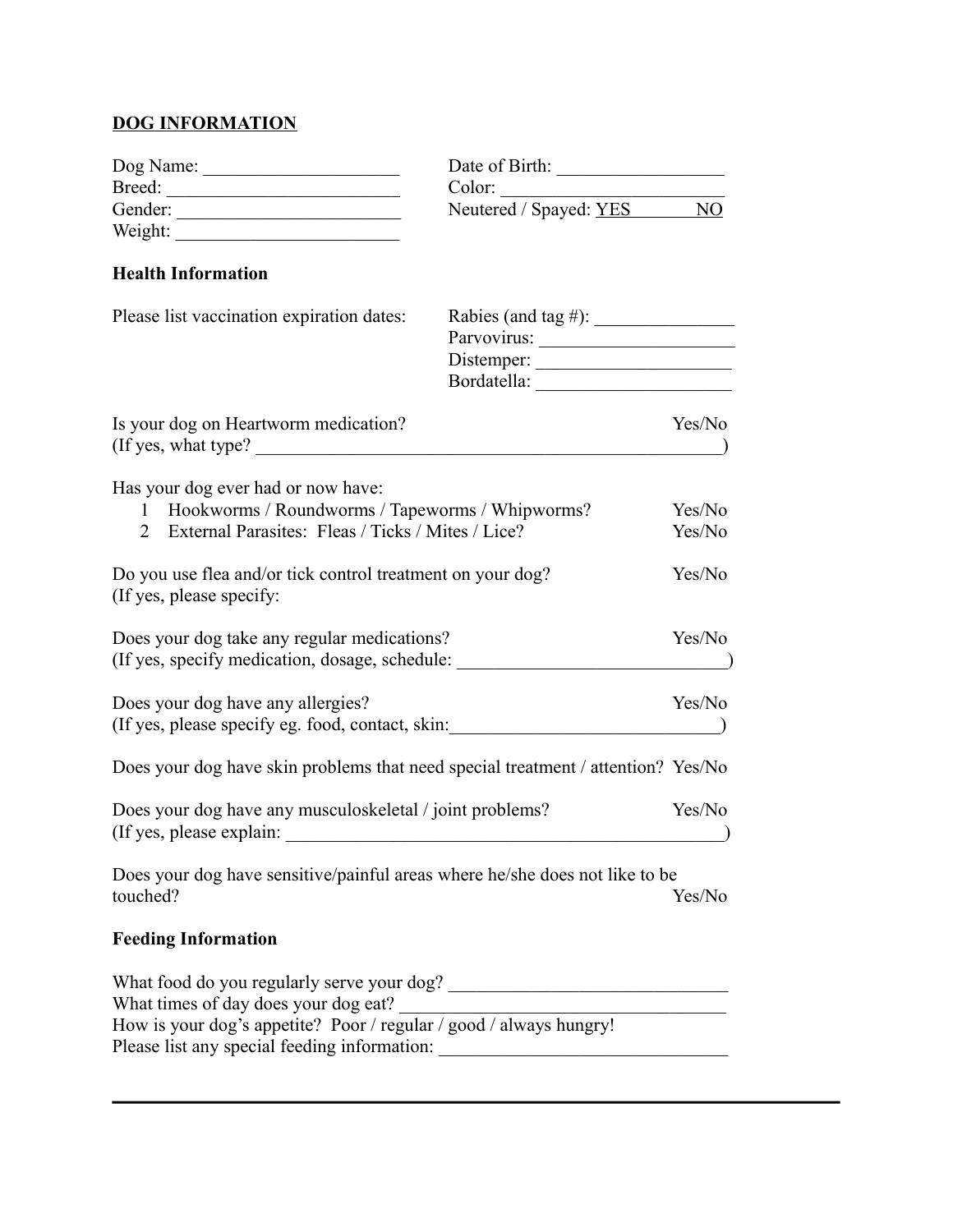# **Background & Personality Profile**

| Is your dog the only dog in your household?<br>(If no, how many dogs are there?)     | Yes/No                               |
|--------------------------------------------------------------------------------------|--------------------------------------|
| Did you get your dog through: Animal Shelter / Breeder / Pet Store / Friend / Other? |                                      |
| Are you the dog's first owner?<br>(If no, please describe your dog's background:     | Yes/No                               |
| Does your dog have problems being alone?                                             | Yes/No/Sometimes<br>Never Been Alone |
| Is your dog friendly with:                                                           |                                      |
| other dogs?                                                                          | Yes/No                               |
| children?                                                                            | Yes/No                               |
| strangers?<br>(If no, please explain:                                                | Yes/No                               |
| Has your dog ever bitten anyone?<br>(If yes, please explain:                         | Yes/No                               |
| Is your dog afraid of anything in particular (ex. noises, situations)?               | Yes/No                               |
| Does your dog socialize with other dogs on a regular basis?                          | Yes/No                               |
| Has your dog ever been bitten?                                                       | Yes/No                               |
| Do you always trust your dog with other dogs?                                        | Yes/No                               |
| Has your dog ever been dismissed or denied access to any other dog facility?Yes/No   |                                      |
| Was your dog ever involved in a dogfight?                                            | Yes/No                               |
| Have you ever done obedience training with your dog?                                 | Yes/No                               |

(If yes, Private training / Group Training / Trained the dog yourself?) (Training Method Used: \_\_\_\_\_\_\_\_\_\_\_\_\_\_\_\_\_\_\_\_\_\_\_\_\_\_\_\_\_\_\_\_\_\_\_)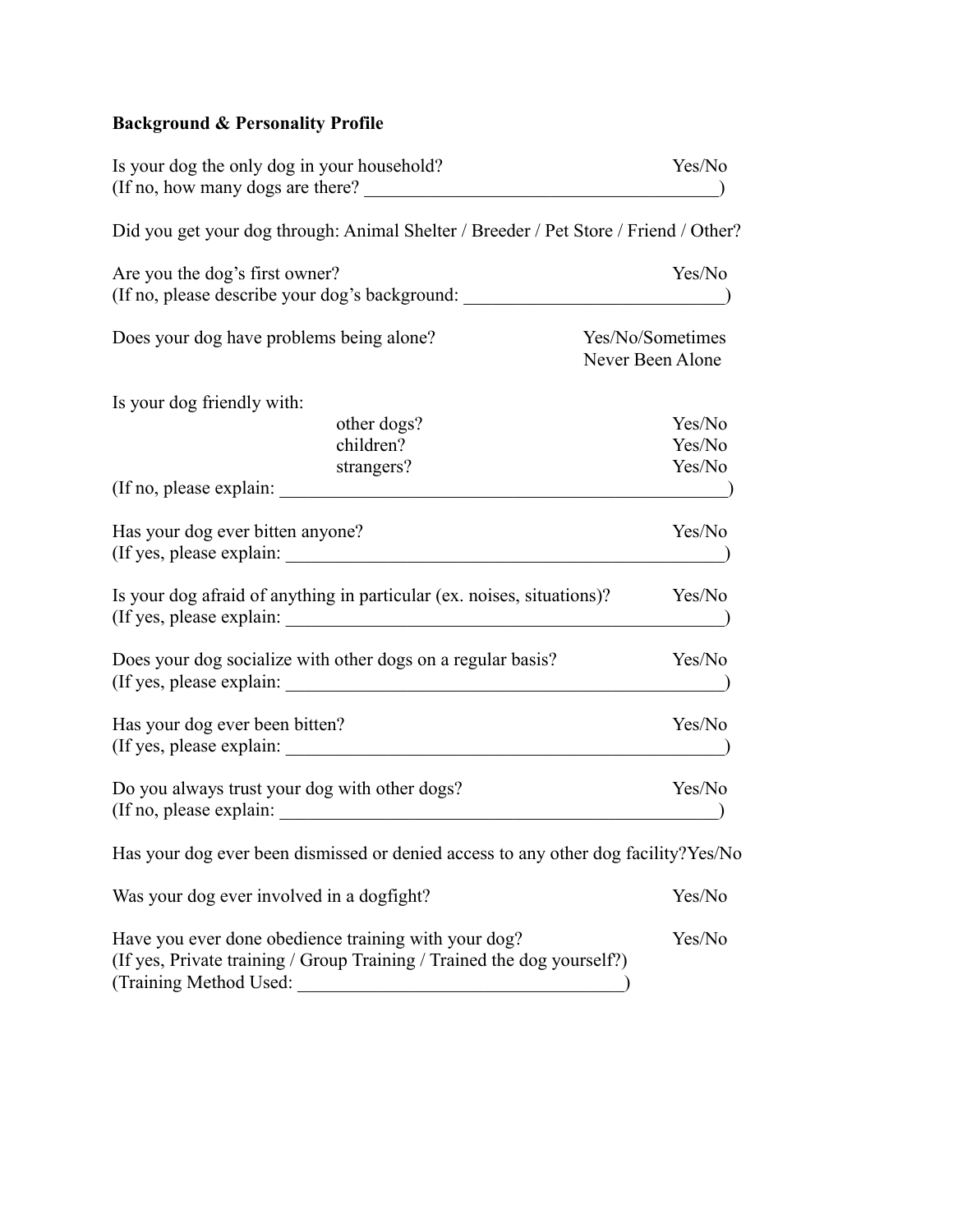#### **What does your dog like?:**

Walking on a leash Running in the yard Sleeping on the sofa Playing with a toy (any specific toy\_\_\_\_\_\_\_\_\_\_\_\_\_\_\_\_\_\_\_\_\_\_\_\_\_\_\_\_\_\_\_\_\_\_\_\_\_\_\_\_\_?) Playing games with owner (any specific games the dog likes  $\qquad$  ?) Playing with other dogs Chewing on bone or toy Chewing on furniture, shoes, etc. Digging Swimming Sitting on somebody's lap Looking out the window Barking when he is alone Barking when he is excited Barking when he wants attention Barking when there is somebody at the door Stealing food from table/counter Jumping up on people Driving in a car Going to the beach Other\_\_\_\_\_\_\_\_\_\_\_\_\_\_\_\_\_\_\_\_\_\_\_\_\_\_\_\_\_\_\_\_\_\_\_\_\_\_\_\_\_\_\_

### **Does your dog have:**

Prey drive Food/toy guarding Need to destroy Problems with housebreaking(If yes, please explain:  $\qquad \qquad$ )

 $\mathcal{L}_\mathcal{L} = \{ \mathcal{L}_\mathcal{L} = \{ \mathcal{L}_\mathcal{L} = \{ \mathcal{L}_\mathcal{L} = \{ \mathcal{L}_\mathcal{L} = \{ \mathcal{L}_\mathcal{L} = \{ \mathcal{L}_\mathcal{L} = \{ \mathcal{L}_\mathcal{L} = \{ \mathcal{L}_\mathcal{L} = \{ \mathcal{L}_\mathcal{L} = \{ \mathcal{L}_\mathcal{L} = \{ \mathcal{L}_\mathcal{L} = \{ \mathcal{L}_\mathcal{L} = \{ \mathcal{L}_\mathcal{L} = \{ \mathcal{L}_\mathcal{$ 

 $\mathcal{L}_\mathcal{L} = \{ \mathcal{L}_\mathcal{L} = \{ \mathcal{L}_\mathcal{L} = \{ \mathcal{L}_\mathcal{L} = \{ \mathcal{L}_\mathcal{L} = \{ \mathcal{L}_\mathcal{L} = \{ \mathcal{L}_\mathcal{L} = \{ \mathcal{L}_\mathcal{L} = \{ \mathcal{L}_\mathcal{L} = \{ \mathcal{L}_\mathcal{L} = \{ \mathcal{L}_\mathcal{L} = \{ \mathcal{L}_\mathcal{L} = \{ \mathcal{L}_\mathcal{L} = \{ \mathcal{L}_\mathcal{L} = \{ \mathcal{L}_\mathcal{$ 

 $\mathcal{L}_\mathcal{L} = \{ \mathcal{L}_\mathcal{L} = \{ \mathcal{L}_\mathcal{L} = \{ \mathcal{L}_\mathcal{L} = \{ \mathcal{L}_\mathcal{L} = \{ \mathcal{L}_\mathcal{L} = \{ \mathcal{L}_\mathcal{L} = \{ \mathcal{L}_\mathcal{L} = \{ \mathcal{L}_\mathcal{L} = \{ \mathcal{L}_\mathcal{L} = \{ \mathcal{L}_\mathcal{L} = \{ \mathcal{L}_\mathcal{L} = \{ \mathcal{L}_\mathcal{L} = \{ \mathcal{L}_\mathcal{L} = \{ \mathcal{L}_\mathcal{$ 

 $\mathcal{L}_\mathcal{L} = \{ \mathcal{L}_\mathcal{L} = \{ \mathcal{L}_\mathcal{L} = \{ \mathcal{L}_\mathcal{L} = \{ \mathcal{L}_\mathcal{L} = \{ \mathcal{L}_\mathcal{L} = \{ \mathcal{L}_\mathcal{L} = \{ \mathcal{L}_\mathcal{L} = \{ \mathcal{L}_\mathcal{L} = \{ \mathcal{L}_\mathcal{L} = \{ \mathcal{L}_\mathcal{L} = \{ \mathcal{L}_\mathcal{L} = \{ \mathcal{L}_\mathcal{L} = \{ \mathcal{L}_\mathcal{L} = \{ \mathcal{L}_\mathcal{$ 

What do you like most about your dog?

What would you like to change in your dog's behavior?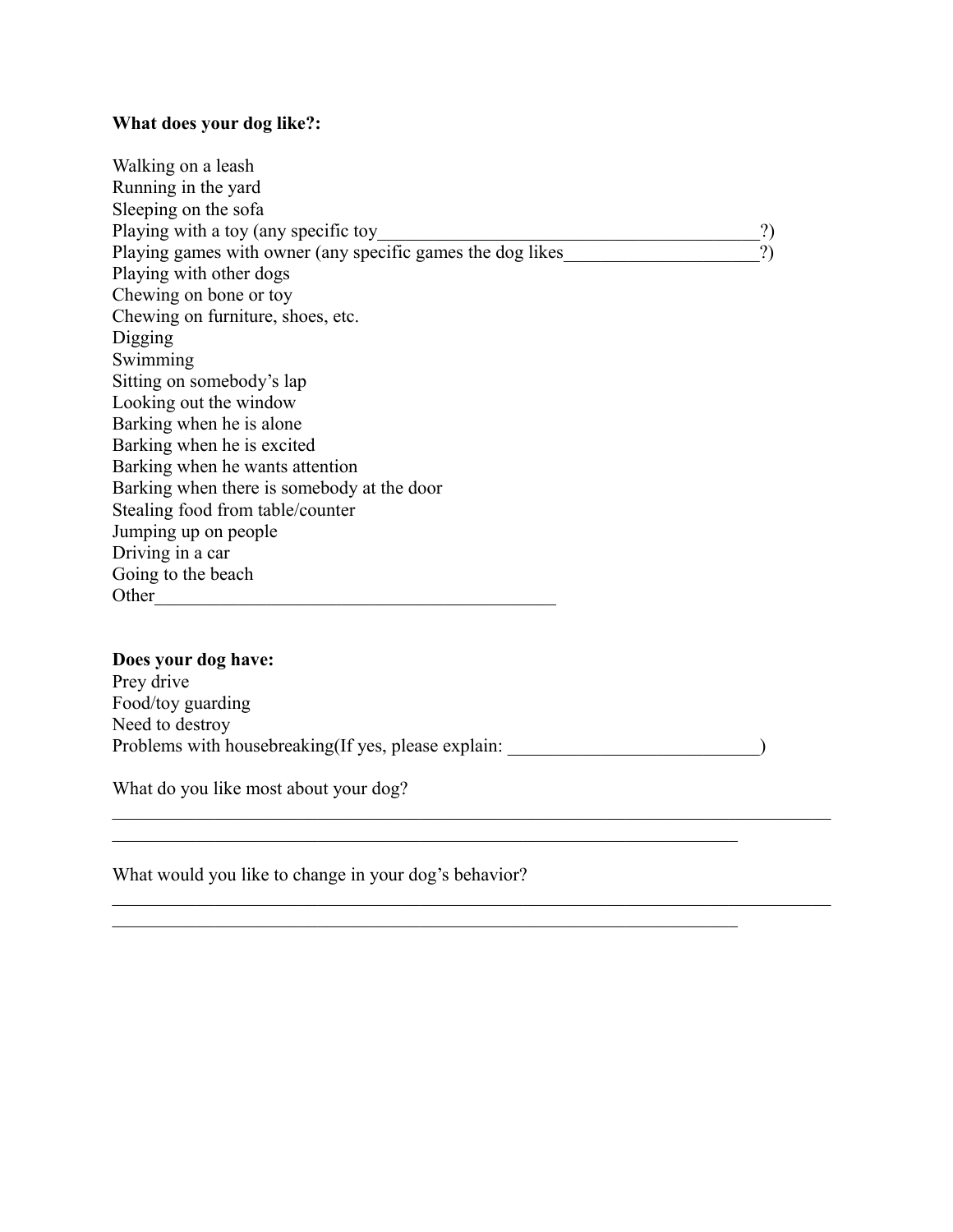#### AUTHORIZATION, ACKNOWLEDGEMENTS & WAIVER: AT DOG DAYS' URGING, I HAVE READ THIS AGREEMENT CAREFULLY & UNDERSTAND IT FULLY.

I hereby authorize Dog Days and Florida Dog Daycare, Inc. (hereinafter individually and collectively referred to as "Dog Days") to maintain my credit card number on file and charge purchases made and/or services rendered against the card at the prices in effect at the time of the transaction. All charges are final when made. In the event that declined or any other unpaid charges remain unpaid, Dog Days reserves the right to assess a finance charge of 15% per annum, or the maximum amount permitted by law, if lower. In the event that my credit card or billing source cannot process a charge due to insufficient credit or funds, Dog Days may divide the total charges or fee into incremental charges in order to process the entire fee or charges.

I understand that Dog Days reserves the right to refuse use of Dog Days facilities or to rescind the right to attend for pets who, in Dog Days' sole determination, act aggressively, are undisciplined, evidence inappropriate behavior or who might otherwise be a danger to themselves, other animals or people. I understand that Dog Days may board my dog in any accommodating area of the premises as deemed necessary in Dog Days' sole determination and that my dog may be taken off site for training purposes.

I understand that pets are encouraged to socialize and exercise at Dog Days and that injuries to either pets or owners or their guests might reasonably be foreseen to occur within Dog Days' facilities. I agree for myself, my pet(s) and my guests and invitees to assume the risks and hazards that may be expected to arise from such use and the presence of animals. I agree that Dog Days shall not be responsible for injuries or illness to myself, my pet(s), my guests or invitees, or other patrons or their pets who may be injured by my pet or the pet of another or by my acts or omissions or the acts or omissions of my guests and invitees, and I shall indemnify Dog Days for any costs, damages, claims or expenses that may result therefrom. I further acknowledge that Dog Days shall not be held responsible for any illness, ailment or death that may affect my pet during its visit or stay at our facility or while training offsite. With respect to myself, my pet and my guests and invitees, I shall hold Dog Days harmless from any costs, damages, claims or expenses that we may incur from our use of the facilities or during training at any location. I further agree for myself, my pets and my guests and invitees, that we shall be solely responsible for and shall not sue Dog Days or any of its employees, officers, investors, agents, customers, visitors or guests for costs, damages, claims or expenses that we may incur as a result of injury, sickness or other harm to ourselves or my pet(s) while under the care of or from accepting advice or training from Dog Days.

I understand that the behavior of dogs cannot be guaranteed and said behavior may be unpredictable and that some domestic animals are capable of inflicting serious personal injury or death, as well as property damage. Knowing the risks I agree to assume all those risks including but not limited to; assuming the financial responsibility of any litigation arising from any incident which I, my guests or invitees may be involved. I release, indemnify and hold harmless Dog Days, Florida Dog Daycare, Inc., and Dog Days Holdings LLC and their employees, Officers, Directors, Agents or Contractors from any and all damages or personal injury. I understand that my participation in any event or class or presence on the premises holds some risk. My dog and I may be exposed to challenging, treacherous or unstable footing and I accept all possible risks associated.

If, in my absence, my pet should be injured, become ill or suffer an ailment or is otherwise deemed by Dog Days to require immediate veterinary attention, Dog Days is authorized to consult with my veterinarian. Dog Days, in its sole discretion is authorized to utilize the services of another licensed veterinarian or administer medicine or give other requisite attention to the pet and the expenses thereof shall be paid my me. I understand that I shall be responsible for any and all charges with respect to such veterinary care. Further, should I be required to take my pet to a veterinarian after a stay or visit at Dog Days, I shall be responsible for any and all veterinary or other related or unrelated charges; Dog Days shall in no way be responsible for same. I assume any expense or liability for injuries that my pet(s) may inflict upon any human or other pet while in the facility. It is expressly agreed by myself and Dog Days that Dog Days' liability shall in no event exceed the current chattel value of a pet of the same species.

I agree that the names and likenesses of me, my family members and my pet may appear on Dog Days' website, advertising, printed materials, promotional videotapes, news programs and/or other press, magazine, radio, television and/or internet coverage from time to time.

I specifically represent that I am the sole owner or agent of the owner of my pet, and that I am authorized to board the pet and sign this contract. I specifically represent to Dog Days that the pet has not been exposed to rabies, distemper or bordatella within a thirty day period prior to being left at the facility and is current on heartworm medication and flea and tick control and free of fleas and ticks.

Any controversy or claim arising out of or related to this contract, or the breach thereof, or as the result of any claim or controversy involving the alleged negligence by any party to this contract, shall be settled in accordance with the rules of the American Arbitration Association, and judgment upon the award rendered by an arbitrator may be entered in any Court having jurisdiction thereof. The arbitrator shall, as part of his award, determine an award to the prevailing party of the costs of such arbitration and reasonable attorney's fees of the prevailing party.

#### *CREDIT CARD DEBIT AUTHORIZATION*

I, \_\_\_\_\_\_\_\_\_\_\_\_\_\_\_\_\_\_\_\_\_\_\_\_\_\_\_\_\_\_\_\_\_\_\_, hereby authorize Dog Days to debit my (circle one) Amex Visa MasterCard Discover Other\_\_\_\_\_\_, for goods and services at the time rendered and for any outstanding invoices. My account number is: